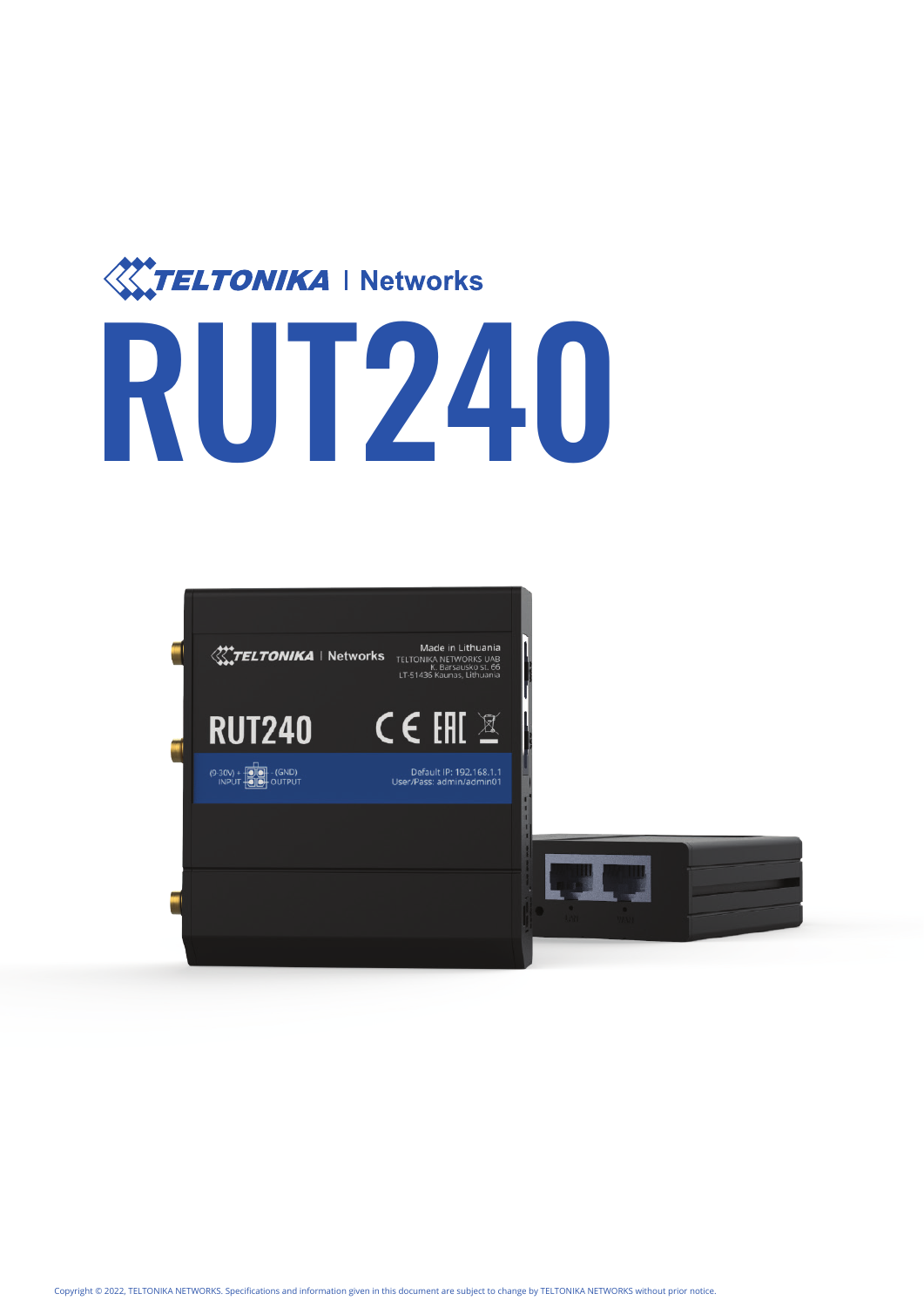

# **HARDWARE**

# FRONT VIEW



BACK VIEW



# POWER SOCKET PINOUT

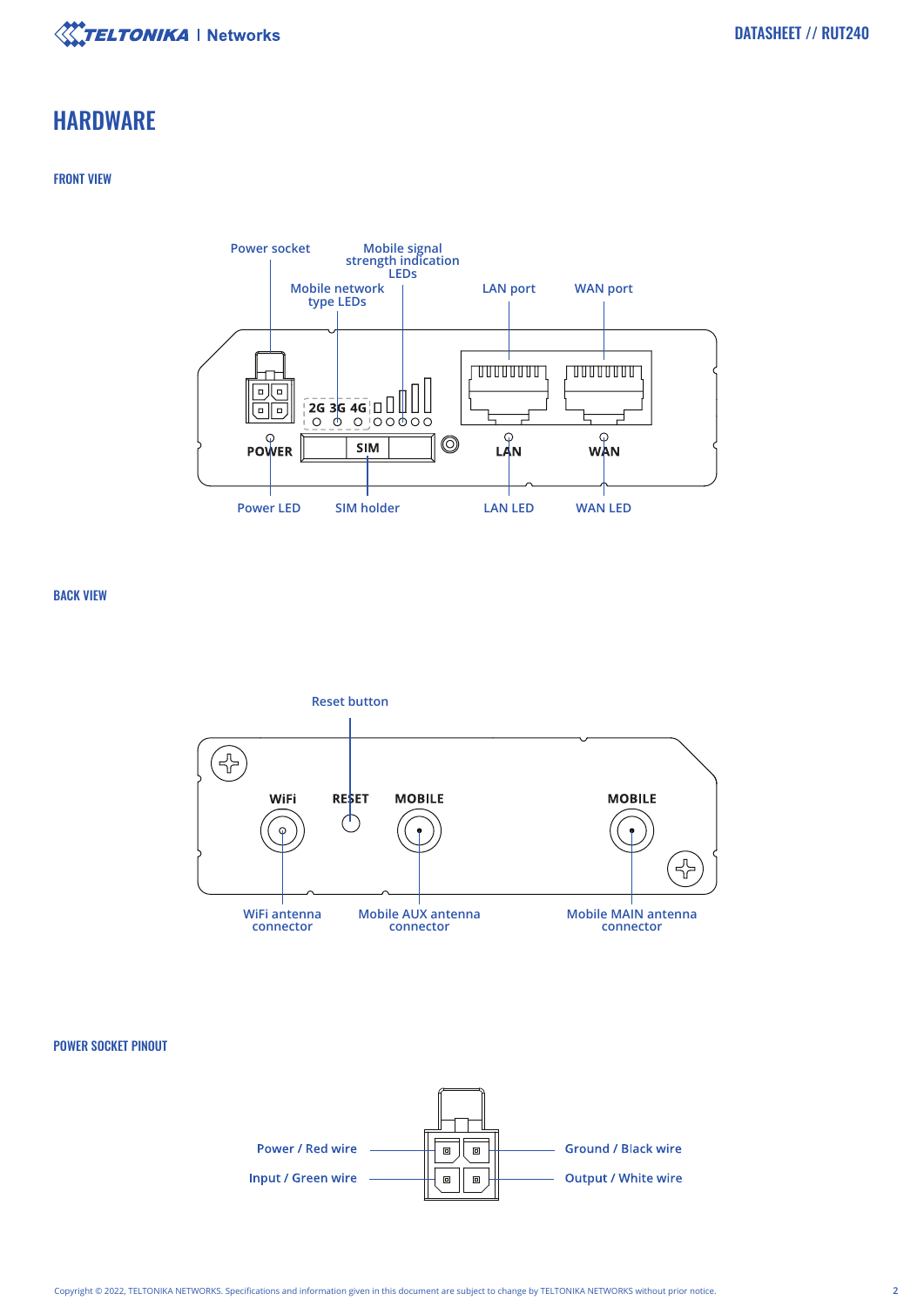

# **FEATURES**

## **MOBILE**

| Mobile module           | 4G (LTE) – Cat 4 up to 150 Mbps, 3G – Up to 42 Mbps, 2G – Up to 236.8 kbps                                                                                 |
|-------------------------|------------------------------------------------------------------------------------------------------------------------------------------------------------|
| Status                  | Signal strength (RSSI), SINR, RSRP, RSRQ, EC/IO, RSCP, Bytes sent/received, connected band, IMSI, ICCID                                                    |
| <b>SMS</b>              | SMS status, SMS configuration, send/read SMS via HTTP POST/GET, EMAIL to SMS, SMS to EMAIL, SMS to HTTP, SMS to SMS,<br>scheduled SMS, SMS autoreply, SMPP |
| Black/White list        | Operator black/white list                                                                                                                                  |
| Band management         | Band lock, Used band status display                                                                                                                        |
| <b>APN</b>              | Auto APN                                                                                                                                                   |
| <b>Bridge</b>           | Direct connection (bridge) between mobile ISP and device on LAN                                                                                            |
| Passthrough             | Router assigns its mobile WAN IP address to another device on LAN                                                                                          |
| Multiple PDN (optional) | Possibility to use different PDNs for multiple network access and services (not available in standard FW)                                                  |

## **WIRELESS**

| Wireless mode    | IEEE 802.11b/g/n, Access Point (AP), Station (STA)                                                            |
|------------------|---------------------------------------------------------------------------------------------------------------|
| WiFi security    | WPA2-Enterprise - PEAP, WPA2-PSK, WEP, WPA-EAP, WPA-PSK; AES-CCMP, TKIP, Auto Cipher modes, client separation |
| SSID             | SSID stealth mode and access control based on MAC address                                                     |
| WiFi users       | Up to 50 simultaneous connections                                                                             |
| Wireless Hotspot | Captive portal (Hotspot), internal/external Radius server, built in customizable landing page                 |

### **ETHERNET**

| <b>WAN</b> | 1 x WAN port (can be configured to LAN) 10/100 Mbps, compliance with IEEE 802.3, IEEE 802.3u standards, supports auto<br>MDI/MDIX |
|------------|-----------------------------------------------------------------------------------------------------------------------------------|
| LAN        | 1 x LAN port, 10/100 Mbps, compliance with IEEE 802.3, IEEE 802.3u standards, supports auto MDI/MDIX                              |

### **NETWORK**

| Routing                               | Static routing, Dynamic routing (BGP, OSPF v2, RIP v1/v2, RIPng, OSPF6)                                                                                               |
|---------------------------------------|-----------------------------------------------------------------------------------------------------------------------------------------------------------------------|
| Network protocols                     | TCP, UDP, IPv4, IPv6, ICMP, NTP, DNS, HTTP, HTTPS, FTP, SMTP, SSL v3, TLS, ARP, VRRP, PPP, PPPoE, UPnP, SSH, DHCP, Telnet<br>client, SNMP, MQTT, Wake On Lan (WOL)    |
| VoIP passthrough support              | H.323 and SIP-alg protocol NAT helpers, allowing proper routing of VoIP packets                                                                                       |
| Connection monitoring                 | Ping Reboot, Wget Reboot, Periodic Reboot, LCP and ICMP for link inspection                                                                                           |
| Firewall                              | Port forward, traffic rules, custom rules                                                                                                                             |
| <b>DHCP</b>                           | Static and dynamic IP allocation, DHCP Relay, Relayd                                                                                                                  |
| QoS / Smart Queue<br>Management (SQM) | Traffic priority queuing by source/destination, service, protocol or port, traffic priority queuing by source/destination, service,<br>protocol or port, WMM, 802.11e |
| <b>DDNS</b>                           | Supported >25 service providers, others can be configured manually                                                                                                    |
| Network backup                        | VRRP, Mobile, Wired and WiFi WAN options, each of which can be used as backup, using automatic Failover                                                               |
| Load balancing                        | Balance your internet traffic over multiple WAN connections                                                                                                           |
| SSHFS (optional)                      | Possibility to mount remote file system via SSH protocol (not available in standard FW)                                                                               |

### **SECURITY**

| Authentication       | Pre-shared key, digital certificates, X.509 certificates                                                                                                                     |
|----------------------|------------------------------------------------------------------------------------------------------------------------------------------------------------------------------|
| Firewall             | Pre-configured firewall rules can be enabled via WebUI, unlimited firewall configuration via CLI; DMZ; NAT-T                                                                 |
| Attack prevention    | DDOS prevention (SYN flood protection, SSH attack prevention, HTTP/HTTPS attack prevention), port scan prevention (SYN-FIN,<br>SYN-RST, X-mas, NULL flags, FIN scan attacks) |
| <b>VLAN</b>          | Port and tag based VLAN separation                                                                                                                                           |
| Mobile quota control | Set up custom data limits for the SIM card                                                                                                                                   |
| WEB filter           | Blacklist for blocking out unwanted websites, whitelist for specifying allowed sites only                                                                                    |
| Access control       | Flexible access control of TCP, UDP, ICMP packets, MAC address filter                                                                                                        |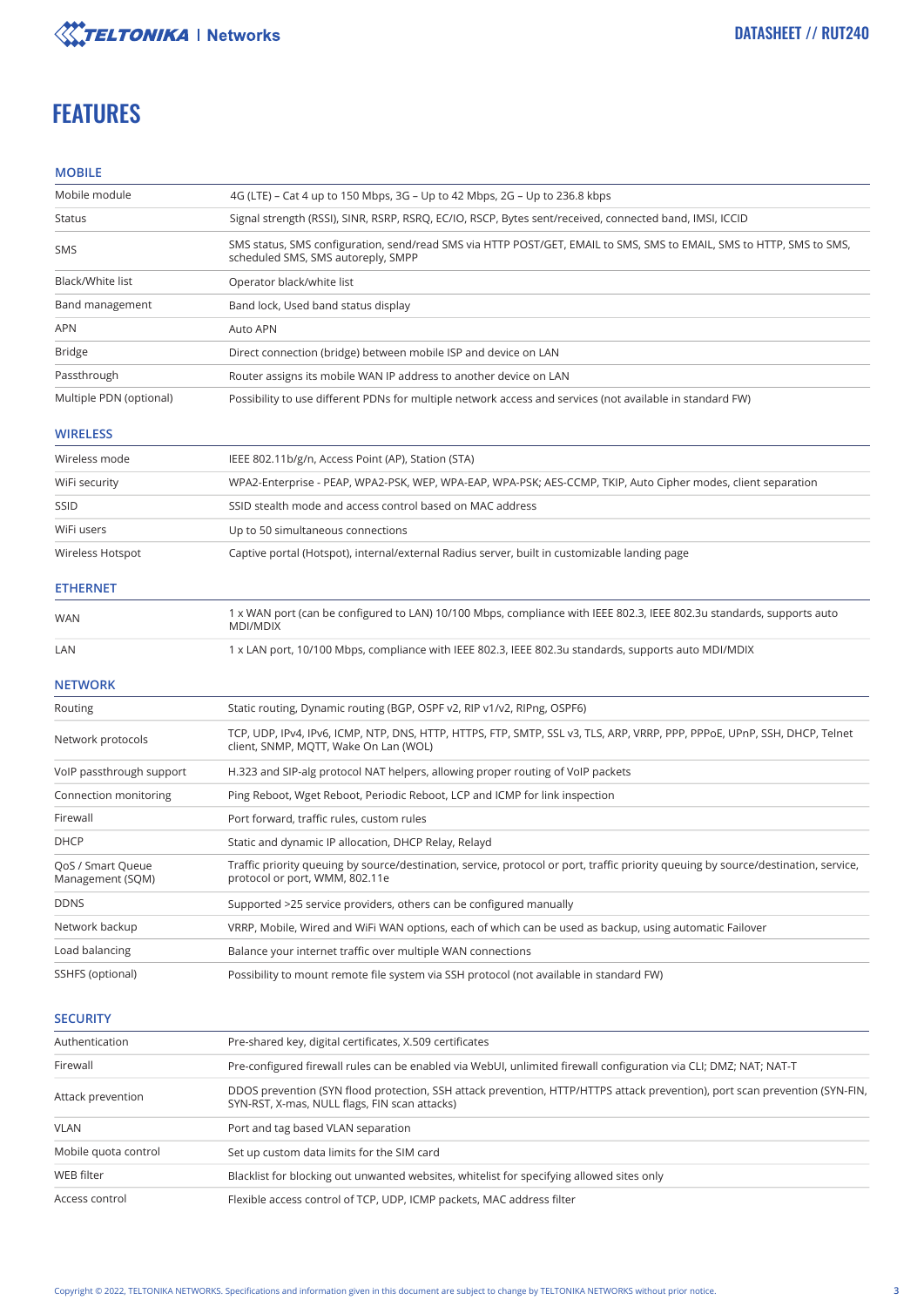

#### **VPN**

| OpenVPN            | Multiple clients and server can be running simultaneously, 12 encryption methods                                                           |
|--------------------|--------------------------------------------------------------------------------------------------------------------------------------------|
| OpenVPN Encryption | DES-CBC, RC2-CBC, DES-EDE-CBC, DES-EDE3-CBC, DESX-CBC, BF-CBC, RC2-40-CBC, CAST5-CBC, RC2-64-CBC, AES-128-CBC,<br>AES-192-CBC, AES-256-CBC |
| <b>IPsec</b>       | IKEv1, IKEv2, supports up to 4 x VPN IPsec tunnels (instances), with 5 encryption methods (DES, 3DES, AES128, AES192, AES256)              |
| <b>GRE</b>         | <b>GRE</b> tunnel                                                                                                                          |
| PPTP, L2TP         | Client/Server services can run simultaneously                                                                                              |
| Stunnel            | Proxy designed to add TLS encryption functionality to existing clients and servers without any changes in the programs' code               |
| <b>SSTP</b>        | SSTP client instance support                                                                                                               |
| ZeroTier           | ZeroTier VPN                                                                                                                               |
| WireGuard          | WireGuard VPN client and server support                                                                                                    |

#### **MODBUS TCP SLAVE**

| ID filtering        | Respond to one ID in range [1;255] or any                                                                                                            |
|---------------------|------------------------------------------------------------------------------------------------------------------------------------------------------|
| Allow Remote Access | Allow access through WAN                                                                                                                             |
| Custom registers    | MODBUS TCP custom register block requests, which read/write to a file inside the router, and can be used to extend MODBUS<br>TCP Slave functionality |

### **MODBUS TCP MASTER**

| Supported functions    | 01, 02, 03, 04, 05, 06, 15, 16                                                                                                            |
|------------------------|-------------------------------------------------------------------------------------------------------------------------------------------|
| Supported data formats | 8 bit: INT, UINT; 16 bit: INT, UINT (MSB or LSB first); 32 bit: float, INT, UINT (ABCD (big-endian), DCBA (little-endian), CDAB,<br>BADC) |

#### **MODBUS DATA TO SERVER**

Protocol

HTTP(S), MQTT, Azure MQTT

### **MQTT GATEWAY**

MQTT gateway

Allows sending commands and receiving data from Modbus Master through MQTT broker

## **MONITORING & MANAGEMENT**

| WEB UI        | HTTP/HTTPS, status, configuration, FW update, CLI, troubleshoot, event log, system log, kernel log |
|---------------|----------------------------------------------------------------------------------------------------|
| <b>FOTA</b>   | Firmware update from sever, automatic notification                                                 |
| <b>SSH</b>    | SSH (v1, v2)                                                                                       |
| SMS           | SMS status, SMS configuration, send/read SMS via HTTP POST/GET                                     |
| Call          | Reboot, Status, WiFi on/off, Mobile data on/off, Output on/off                                     |
| TR-069        | OpenACS, EasyCwmp, ACSLite, tGem, LibreACS, GenieACS, FreeACS, LibCWMP, Friendly tech, AVSystem    |
| <b>MQTT</b>   | MQTT Broker, MQTT publisher                                                                        |
| <b>SNMP</b>   | SNMP (v1, v2, v3), SNMP trap                                                                       |
| JSON-RPC      | Management API over HTTP/HTTPS                                                                     |
| <b>MODBUS</b> | <b>MODBUS TCP status/control</b>                                                                   |
| <b>RMS</b>    | Teltonika Remote Management System (RMS)                                                           |

### **IoT PLATFORMS**

| Clouds of things | Allows monitoring of: Device data, Mobile data, Network info, Availability                                                                                                                                                                                                                                                                             |
|------------------|--------------------------------------------------------------------------------------------------------------------------------------------------------------------------------------------------------------------------------------------------------------------------------------------------------------------------------------------------------|
| ThingWorx        | Allows monitoring of: WAN Type, WAN IP Mobile Operator Name, Mobile Signal Strength, Mobile Network Type                                                                                                                                                                                                                                               |
| Cumulocity       | Allows monitoring of: Device Model, Revision and Serial Number, Mobile Cell ID, ICCID, IMEI, Connection Type, Operator, Signal<br>Strength, WAN Type and IP                                                                                                                                                                                            |
| Azure IoT Hub    | Can send device IP, Number of bytes send/received/3G connection state, Network link state, IMEI, ICCID, Model, Manufacturer,<br>Serial, Revision, IMSI, Sim State, PIN state, GSM signal, WCDMA RSCP WCDMA EC/IO, LTE RSRP, LTE SINR, LTE RSRO, CELL ID,<br>Operator, Operator number, Connection type, Temperature, PIN count to Azure IoT Hub server |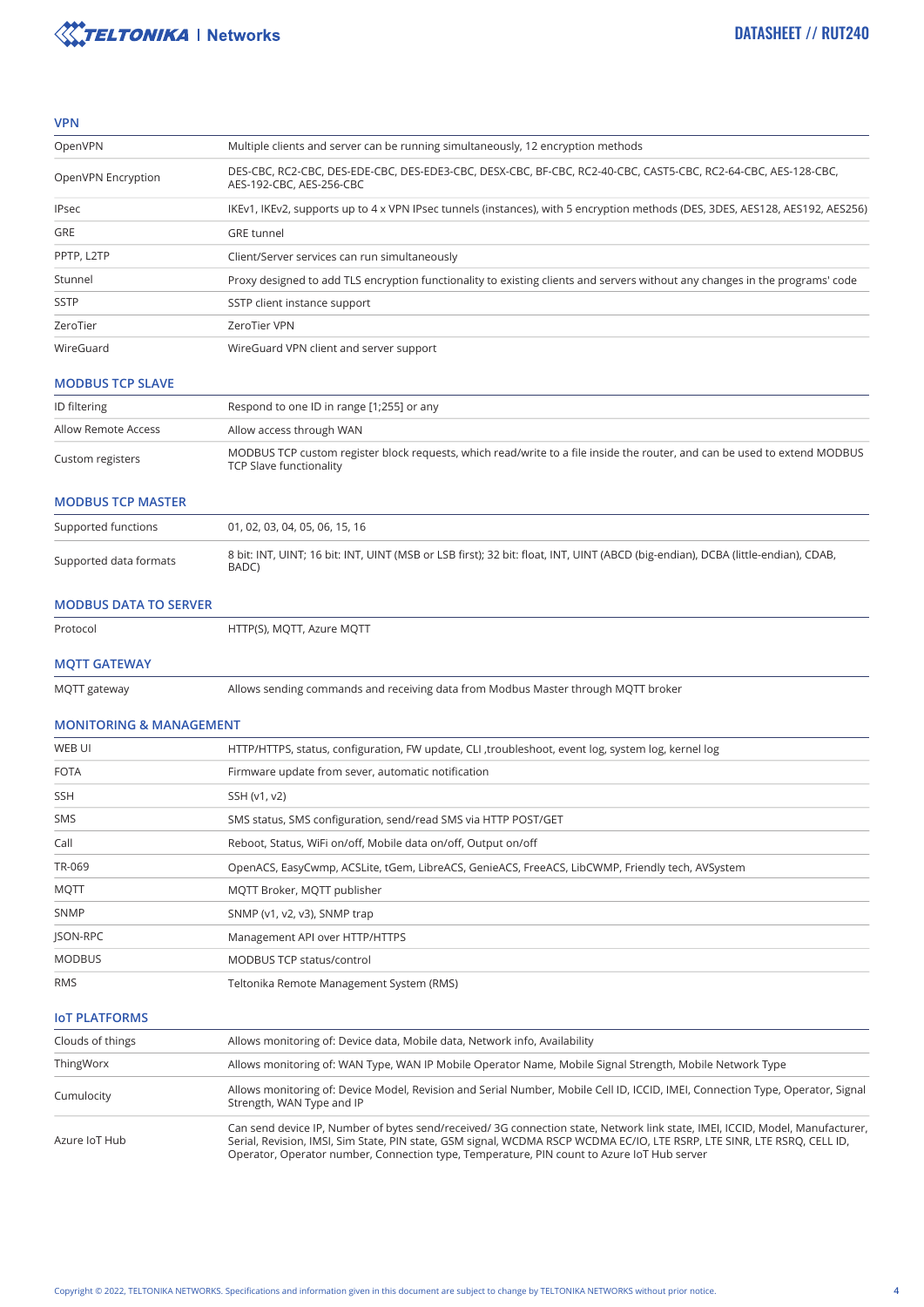

### **SYSTEM CHARACTERISTICS**

| <b>CPU</b>    | Atheros Hornet, MIPS 24Kc, 400 MHz |
|---------------|------------------------------------|
| <b>RAM</b>    | 64 MB. DDR2                        |
| FLASH storage | 16 MB, SPI Flash                   |

### **FIRMWARE / CONFIGURATION**

| WEB UI        | Update FW from file, check FW on server, configuration profiles, configuration backup, restore point |
|---------------|------------------------------------------------------------------------------------------------------|
| <b>FOTA</b>   | Update FW/configuration from server                                                                  |
| <b>RMS</b>    | Update FW/configuration for multiple devices                                                         |
| Keep settings | Update FW without losing current configuration                                                       |

#### **FIRMWARE CUSTOMIZATION**

| Operating system    | RutOS (OpenWrt based Linux OS)              |  |
|---------------------|---------------------------------------------|--|
| Supported languages | Busybox shell, Lua, C, C++                  |  |
| Development tools   | SDK package with built environment provided |  |

#### **INPUT/OUTPUT**

|                           | <b>B</b> and the Bilbert Control of the Construction of the <b>AAAD</b> and the state of the <b>AAAN</b> B and the state of the state of the AME. |  |
|---------------------------|---------------------------------------------------------------------------------------------------------------------------------------------------|--|
| Input voltage range       | 9 – 30 VDC, reverse polarity protection, surge protection > 33 VDC 10us max                                                                       |  |
| Connector                 | 4 pin industrial DC power socket                                                                                                                  |  |
| <b>POWER</b>              |                                                                                                                                                   |  |
| Events<br>SMS, EMAIL, RMS |                                                                                                                                                   |  |
| Output                    | 1 x Digital open collector output, max output 30 V, 300 mA                                                                                        |  |
| Input                     | 1 x Digital input, 0 - 5 V detected as logic low, 8 - 30 V detected as logic high                                                                 |  |
|                           |                                                                                                                                                   |  |

| PoE (passive) | Passive PoE over spare pairs (available from HW revision 0007 and batch number 0010). Possibility to power up through LAN<br>port, not compatible with IEEE802.3af, 802.3at and 802.3bt |
|---------------|-----------------------------------------------------------------------------------------------------------------------------------------------------------------------------------------|
|               |                                                                                                                                                                                         |

Power consumption  $< 6.5 W$  Max

### **PHYSICAL INTERFACES (PORTS, LEDS, ANTENNAS, BUTTONS, SIM)**

| Ethernet    | 2 x RJ45 ports, 10/100 Mbps                                                                       |  |  |
|-------------|---------------------------------------------------------------------------------------------------|--|--|
| I/OS        | 1 x Digital Input, 1 x Digital Output on 4 pin power connector                                    |  |  |
| Status LEDs | 3 x Connection type status LEDs, 5 x Connection strength LEDs, 2 x LAN status LEDs, 1 x Power LED |  |  |
| <b>SIM</b>  | x SIM slot (Mini SIM – 2FF), 1.8 V/3 V, external SIM holder                                       |  |  |
| Power       | 1 x 4 pin DC connector                                                                            |  |  |
| Antennas    | 2 x SMA for LTE, 1 x RP-SMA for WiFi antenna connectors                                           |  |  |
| Reset       | Reboot/Factory reset button                                                                       |  |  |

### **PHYSICAL SPECIFICATION**

| Casing material                      | Aluminium housing with DIN rail mounting option, plastic panels |  |
|--------------------------------------|-----------------------------------------------------------------|--|
| Dimensions (W $\times$ H $\times$ D) | 83 x 25 x 74 mm                                                 |  |
| Weight                               | 125 g                                                           |  |
| Mounting options                     | Bottom and sideways DIN rail mounting slots                     |  |

### **OPERATING ENVIRONMENT**

| Operating temperature     | -40 C to 75 C               |  |
|---------------------------|-----------------------------|--|
| Operating humidity        | 10 % to 90 % non-condensing |  |
| Ingress Protection Rating | IP30                        |  |

# **REGULATORY & TYPE APPROVALS**

| Regulatory | CE/RED, FCC, IC/ISED, EAC, RCM, PTCRB, RoHS, WEEE, Wi-Fi Certified, CCC, Anatel, GCF, REACH, Thailand NBTC, Ukraine UCRF,<br>SDPPI (POSTEL) |  |
|------------|---------------------------------------------------------------------------------------------------------------------------------------------|--|
| Operator   | Verizon, AT&T                                                                                                                               |  |
| Vehicle    | ECE R10 (E-mark)                                                                                                                            |  |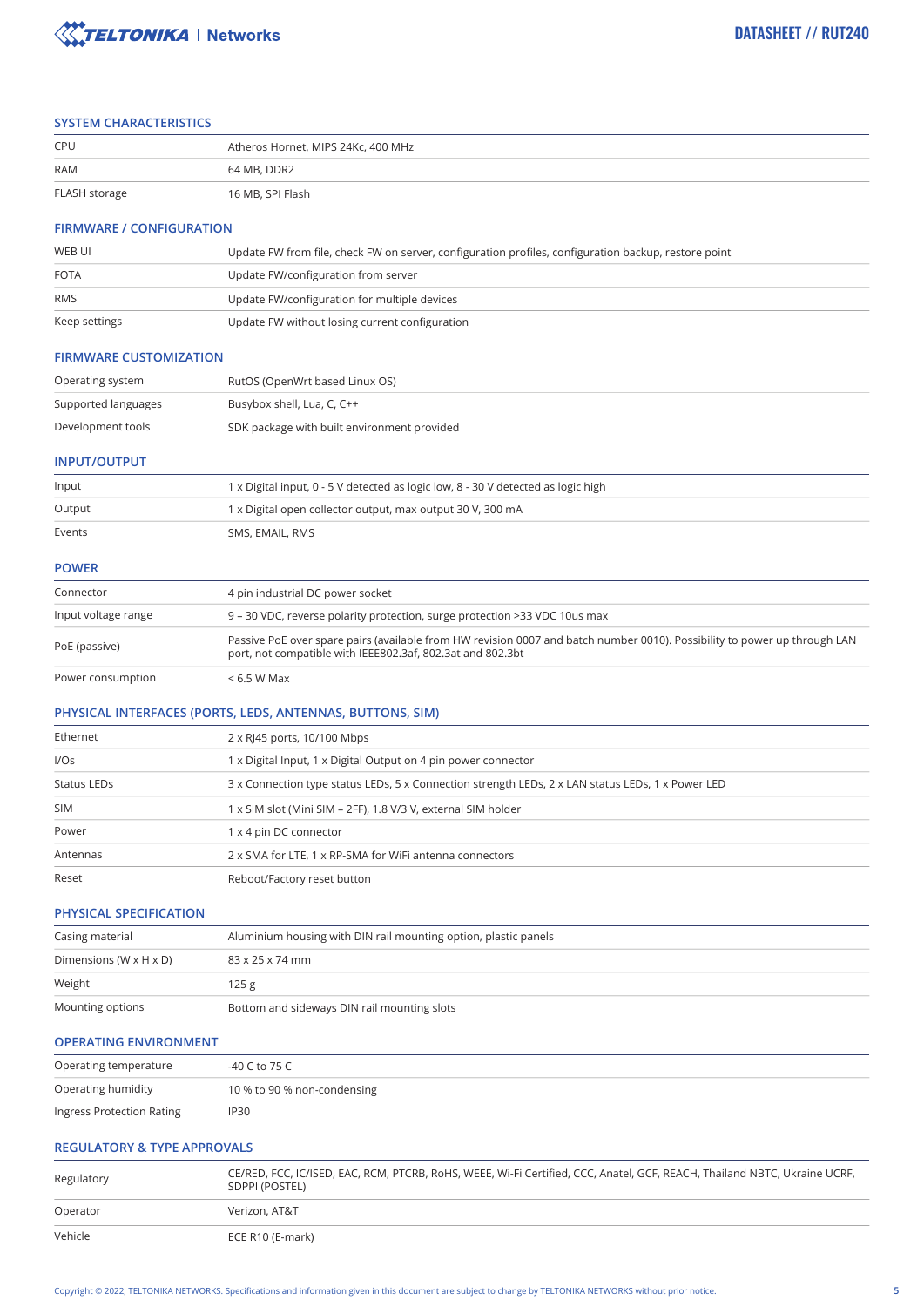

### **EMI IMMUNITY**

| Standards                                                                                                                                                                           | Draft EN 301 489-1 V2.2.0, Draft EN 301 489-17 V3.2.0, Draft EN 301 489-52 V1.1.0<br>FCC 47 CFR Part 15B (2017), ANSI C63.4 (2014)                                                                                                                                                                                                                                                                                                                                         |  |  |  |
|-------------------------------------------------------------------------------------------------------------------------------------------------------------------------------------|----------------------------------------------------------------------------------------------------------------------------------------------------------------------------------------------------------------------------------------------------------------------------------------------------------------------------------------------------------------------------------------------------------------------------------------------------------------------------|--|--|--|
| <b>ESD</b>                                                                                                                                                                          | EN61000-4-2:2009                                                                                                                                                                                                                                                                                                                                                                                                                                                           |  |  |  |
| <b>RS</b>                                                                                                                                                                           | EN 61000-4-3:2006 + A1:2008 + A2:2010                                                                                                                                                                                                                                                                                                                                                                                                                                      |  |  |  |
| <b>EFT</b>                                                                                                                                                                          | EN 61000-4-4:2012                                                                                                                                                                                                                                                                                                                                                                                                                                                          |  |  |  |
| Surge immunity<br>(AC Power Line)                                                                                                                                                   | EN 61000-4-5:2006                                                                                                                                                                                                                                                                                                                                                                                                                                                          |  |  |  |
| Surge immunity<br>EN 61000-4-5:2014, clause 7.1 of ITU-T K21<br>(Ethernet ports)                                                                                                    |                                                                                                                                                                                                                                                                                                                                                                                                                                                                            |  |  |  |
| CS                                                                                                                                                                                  | EN 61000-4-6:2009                                                                                                                                                                                                                                                                                                                                                                                                                                                          |  |  |  |
| <b>DIP</b>                                                                                                                                                                          | EN 61000-4-11:2004                                                                                                                                                                                                                                                                                                                                                                                                                                                         |  |  |  |
| <b>RF</b>                                                                                                                                                                           |                                                                                                                                                                                                                                                                                                                                                                                                                                                                            |  |  |  |
| Standards                                                                                                                                                                           | EN 300 328 V2.1.1, EN 301 511 V12.5.1, EN 301 908-1 V11.1.1, EN 301 908-2 V11.1.1, EN 301 908-13 V11.1.1<br>FCC 47 CFR Part 15C (2017), FCC 47 CFR Part 2 (2017), FCC 47 CFR Part 22H (2017), FCC 47 CFR Part 24E (2017), FCC 47 CFR Part<br>27C (2017)<br>RSS-Gen Issue 4 (2014), RSS-247 Issue 2 (2017), RSS-132 Issue 3 (2013), RSS-133 Issue 6 (2013), RSS-139 Issue 3, RSS-130 Issue 1<br>AS/CA S042.1:2018. AS/ACIF S042.3:2005. AS/CA S042.4:2018. AS/NZS 4268:2017 |  |  |  |
| <b>SAFETY</b>                                                                                                                                                                       |                                                                                                                                                                                                                                                                                                                                                                                                                                                                            |  |  |  |
| IEC 60950-1:2005 (Second Edition) + Am 1:2009 + Am 2:2013<br>AS/NZS 60950.1:2015<br>Standards<br>EN 50665:2017, EN 62311:2008<br>FCC 47 CFR Part 1 1.1310<br>RSS-102 Issue 5 (2015) |                                                                                                                                                                                                                                                                                                                                                                                                                                                                            |  |  |  |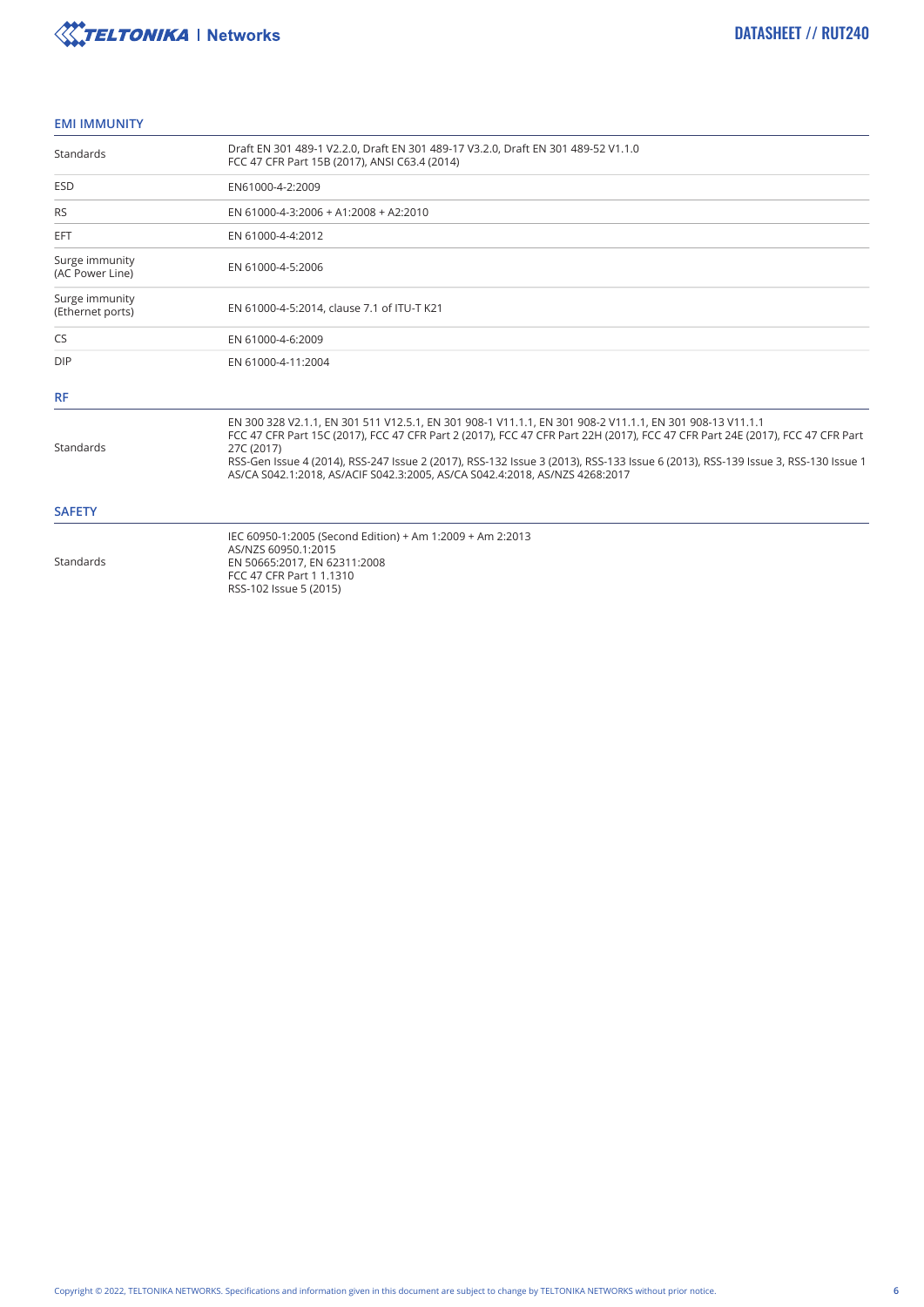

# HARDWARE INSTALLATION

- 1. Push the SIM button with the SIM needle.
- 2. Pull out the SIM holder.
- 3. Insert your SIM card into the SIM holder.
- 4. Slide the SIM holder back into the router.
- 5. Attach Mobile and WiFi antennas.
- 6. Connect the power adapter to the socket on the front of the device. Then plug the other end of the power adapter into a power outlet.

7. Connect to the device wirelessly using SSID and password provided on the device information label or use an Ethernet cable connected to LAN port.



### LOGIN TO DEVICE

1. To enter the router's Web interface (WebUI), type http://192.168.1.1 into the URL field of your Internet browser.

2. Use login information shown in image A when prompted for authentication.

3. After you log in, you will be prompted to change your password for security reasons. The new password must contain at least 8 characters, including at least one uppercase letter, one lowercase letter, and one digit. This step is mandatory, and **you will not be able to interact with the router's WebUI before you change the password.**

4. When you change the router's password, the Configuration Wizard will start. The Configuration Wizard is a tool used to set up some of the router's main operating parameters.

5. Go to the Overview page and pay attention to the Signal Strength indication (image B). To maximize the cellular performance try adjusting the antennas or changing the location of your device to achieve the best signal conditions.

| Α. | <b>X</b> TELTONIKA                                                          |                  | В. | <b>MOBILE</b>                                | -65 dBm                                            |
|----|-----------------------------------------------------------------------------|------------------|----|----------------------------------------------|----------------------------------------------------|
|    | <b>AUTHORIZATION REQUIRED</b><br>Please anter your username<br>and password | admin<br>admin01 |    | Data connection state<br>State               | Connected<br>Registered (home); OPERATOR; 4G (LTE) |
|    |                                                                             | LOG IN           |    | SIM card slot in use<br>Bytes received/sent* | Ready<br>348.7 KB / 223.5 KB                       |
|    |                                                                             |                  |    |                                              |                                                    |

#### TECHNICAL INFORMATION

| <b>Radio specifications</b> |                                                                                                |  |  |
|-----------------------------|------------------------------------------------------------------------------------------------|--|--|
| RF technologies             | 2G, 3G, 4G, WiFi                                                                               |  |  |
| Max RF power                | 33 dBm@GSM, 24 dBm@WCDMA, 23 dBm@LTE, 20 dBm@ WiFi                                             |  |  |
|                             | Bundled accessories specifications*                                                            |  |  |
| Power adapter               | Input: 0.4A@100-240VAC, Output: 9VDC, 1A, 4-pin plug                                           |  |  |
| Mobile antenna              | 698~960/1710~2690 MHz, 50 $\Omega$ , VSWR<3, gain** 3 dBi, omnidirectional, SMA male connector |  |  |
| WiFi antenna                | 2400~2483.5 MHz, 50 $\Omega$ , VSWR<2, gain** 5 dBi, omnidirectional, RP-SMA male connector    |  |  |

\*Order code dependent.

\*\*Higher gain antenna can be connected to compensate for cable attenuation when a cable is used. The user is responsible for the compliance with the legal regulations.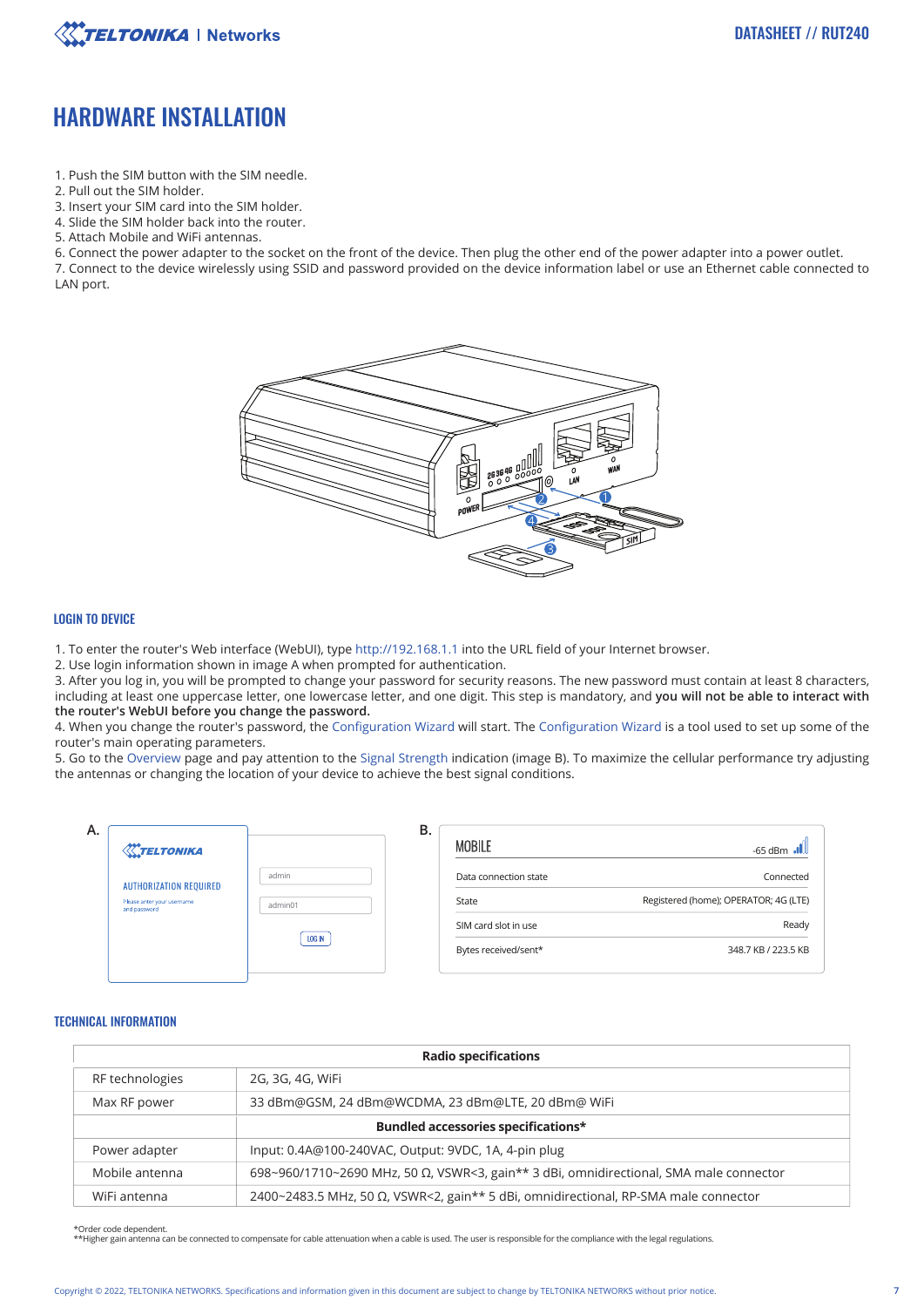

# WHAT'S IN THE BOX?

# STANDARD PACKAGE CONTAINS\*

- Router RUT240
- 9 W PSU
- 2 x LTE antennas (swivel, SMA male)
- 1 x WiFi antenna (swivel, RP-SMA male)
- Ethernet cable (1.5 m)
- SIM Adapter kit
- QSG (Quick Start Guide)
- RMS Flyer
- Packaging box





\* For all standard order codes standard package contents are the same, execpt for PSU.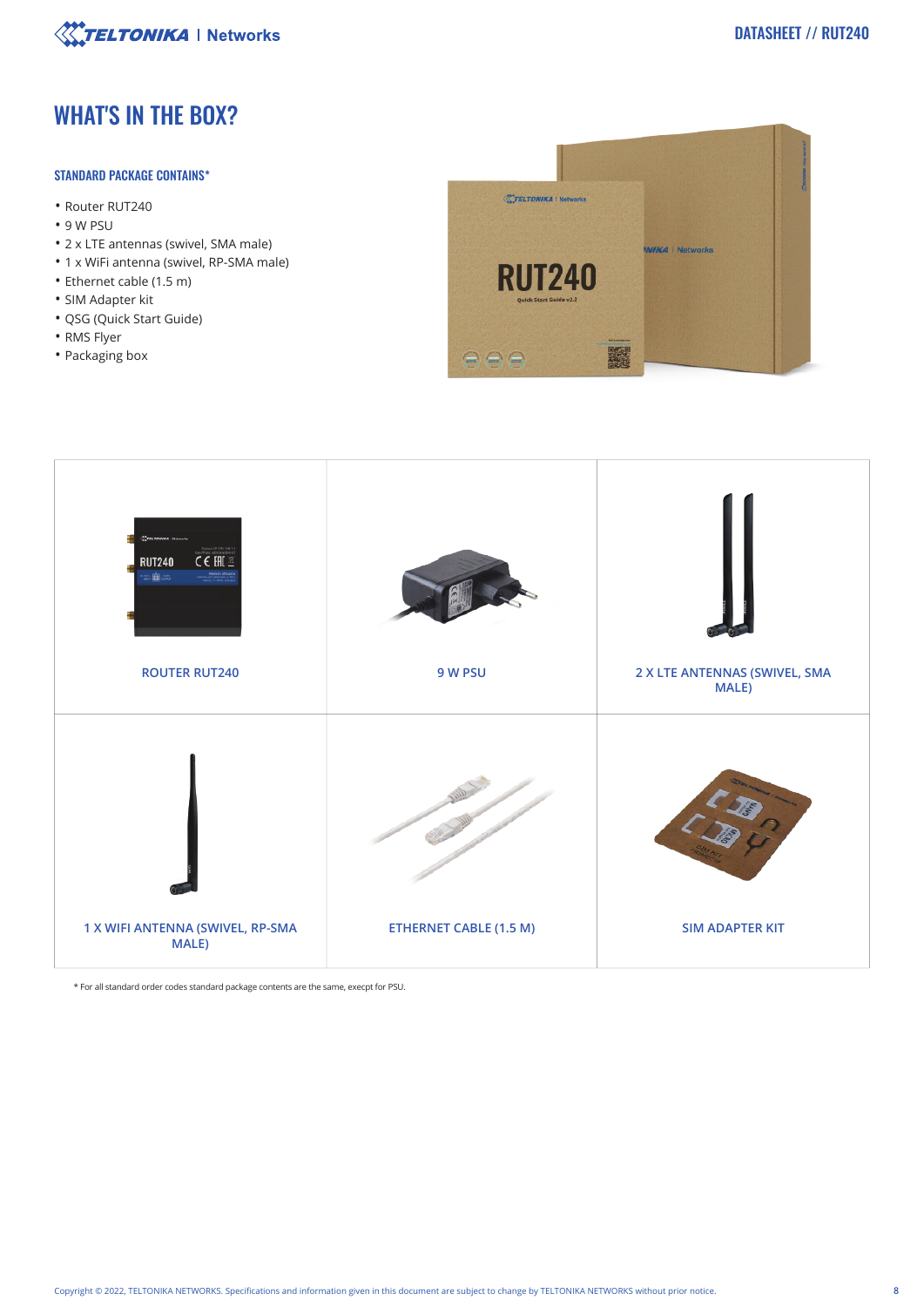

# STANDARD ORDER CODES

| <b>PRODUCT CODE</b> | <b>HS CODE</b> | <b>HTS CODE</b> | <b>PACKAGE CONTAINS</b>        |
|---------------------|----------------|-----------------|--------------------------------|
| RUT240 06E000       | 851762         | 8517.62.00      | Standard package with Euro PSU |
| RUT240 01U000       | 851762         | 8517.62.00      | Standard package with US PSU   |
| RUT240 02U000       | 851762         | 8517.62.00      | Standard package with US PSU   |

For more information on all available packaging options – please contact us directly.

# AVAILABLE VERSIONS

| <b>PRODUCT CODE</b>                                               | <b>REGION (OPERATOR)</b>                                              | <b>FREQUENCY</b>                                                                                                                                                                         |  |
|-------------------------------------------------------------------|-----------------------------------------------------------------------|------------------------------------------------------------------------------------------------------------------------------------------------------------------------------------------|--|
| RUT240 *8****                                                     | Europe, the Middle East, Africa,<br>Korea, Thailand, India, Malaysia  | • 4G (LTE-FDD): B1, B3, B7, B8, B20, B28A<br>• 4G (LTE-TDD): B38, B40, B41<br>• 3G: B1, B8<br>• 2G: B3, B8                                                                               |  |
| RUT240 *6****                                                     | Europe, the Middle East, Africa,<br>Korea, Thailand, Malaysia         | • 4G (LTE-FDD): B1, B3, B7, B8, B20, B28A<br>• 3G: B1, B8<br>• 2G: B3, B8                                                                                                                |  |
| RUT240 *0****                                                     | Europe, the Middle East, Africa,<br>Korea, Thailand, India, Malaysia  | • 4G (LTE-FDD): B1, B3, B5, B7, B8, B20<br>• 4G (LTE-TDD): B38, B40, B41<br>• 3G: B1, B5, B8<br>• 2G: B3, B8                                                                             |  |
| RUT240 *1****                                                     | North America (AT&T, Bell, T-Mobile) <sup>1</sup>                     | • 4G (LTE-FDD): B2, B4, B12<br>• 3G: B2, B4, B5                                                                                                                                          |  |
| RUT240 *2****                                                     | North America (Verizon)                                               | • 4G (LTE-FDD): B4, B13                                                                                                                                                                  |  |
| South America, Australia, New<br>RUT240 *4****<br>Zealand, Taiwan |                                                                       | • 4G (LTE-FDD): B1, B2, B3, B4, B5, B7, B8, B28<br>• 4G (LTE-TDD): B40<br>• 3G: B1, B2, B5, B8<br>• 2G: B2, B3, B5, B8                                                                   |  |
| RUT240 *5****                                                     | Japan                                                                 | • 4G (LTE-FDD): B1, B3, B8, B18, B19, B26<br>• 4G (LTE-TDD): B41<br>• 3G: B1, B6, B8, B19                                                                                                |  |
| RUT240 *7****                                                     | Global                                                                | • 4G (LTE-FDD): B1, B2, B3, B4, B5, B7, B8, B12,<br>B13, B18, B19, B20, B25, B26, B28<br>• 4G (LTE-TDD): B38, B39, B40, B41<br>• 3G: B1, B2, B4, B5, B6, B8, B19<br>• 2G: B2, B3, B5, B8 |  |
| RUT240 *0*00G                                                     | Europe, the Middle East, Africa,<br>Korea, Thailand, India (Vodafone) | • 4G (LTE-FDD): B1, B3, B5, B7, B8, B20<br>• 4G (LTE-TDD): B38, B40, B41<br>• 3G: B1, B5, B8<br>• 2G: B3, B8                                                                             |  |

The price and lead-times for region (operator) specific versions may vary. For more information please contact us. 1 - Router is not certified on T-Mobile, Bell network (In progress).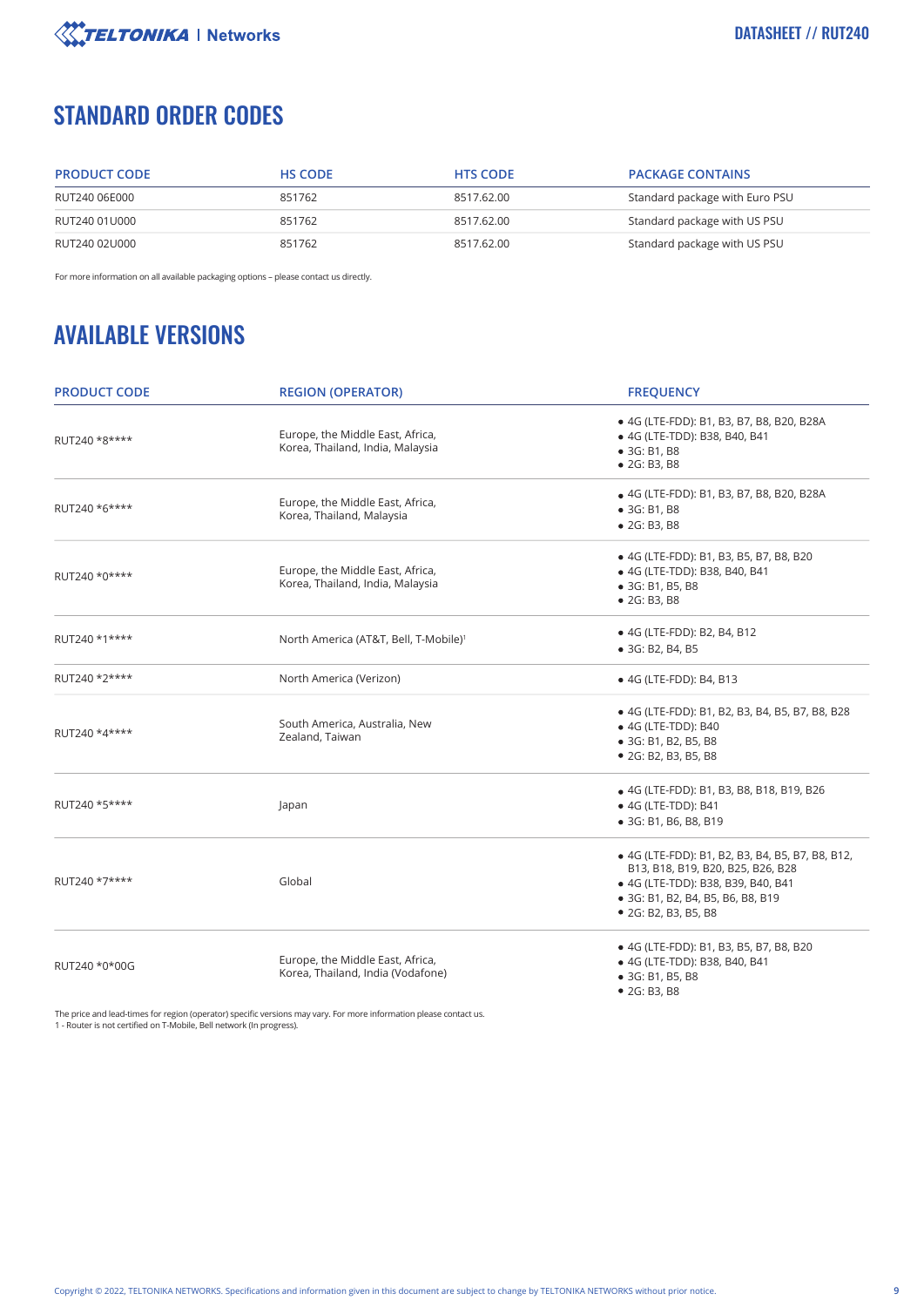

# MOUNTING OPTIONS

# DIN RAIL KIT

| Parameter         | Value                                   |  |
|-------------------|-----------------------------------------|--|
| Mounting standard | 35mm DIN Rail                           |  |
| Material          | Low carbon steel                        |  |
| Weight            | 57 <sub>g</sub>                         |  |
| Screws included   | Philips Pan Head screw #6-32×3/16, 2pcs |  |
| <b>Dimensions</b> | 82 mm x 46 mm x 20 mm                   |  |
| RoHS Compliant    |                                         |  |

# **DIN RAIL KIT**

- DIN Rail adapter
- Philips Pan Head screw #6-32×3/16, 2pcs for RUT2xx/RUT9xx



| CODE<br><b>ODDEI</b> | C<br>HC. | $C$ $D$ $E$ |
|----------------------|----------|-------------|
| PR5MEC00             | 73269098 | .90.98      |
|                      | .        | .           |

For more information on all available packaging options – please contact us directly.

# COMPACT DIN RAIL KIT

| Parameter         | Value                                   |
|-------------------|-----------------------------------------|
| Mounting standard | 35mm DIN Rail                           |
| Material          | ABS + PC plastic                        |
| Weight            | 6.5 <sub>g</sub>                        |
| Screws included   | Philips Pan Head screw #6-32×3/16, 2pcs |
| <b>Dimensions</b> | 70 mm x 25 mm x 14,5 mm                 |
| RoHS Compliant    | V                                       |



# **DIN RAIL KIT**

- Compact plastic DIN Rail adapter (70x25x14,5mm)
- Philips Pan Head screw #6-32×3/16, 2pcs

| <b>ORDER</b> | COPE     | <b>ODE</b> |
|--------------|----------|------------|
| PR5MEC11     | 73269098 | 7326.90.98 |

For more information on all available packaging options – please contact us directly.

# SURFACE MOUNTING KIT

| Parameter         | Value                                   |
|-------------------|-----------------------------------------|
| Mounting standard | Flat surface mount                      |
| Material          | ABS + PC plastic                        |
| Weight            | 2x5g                                    |
| Screws included   | Philips Pan Head screw #6-32×3/16, 2pcs |
| <b>Dimensions</b> | 25 mm x 48 mm x 7.5 mm                  |
| RoHS Compliant    | V                                       |



### **DIN RAIL KIT**

- Surface mounting kit
- Philips Pan Head screw #6-32×3/16, 2pcs

| <b>ORDER CODE</b> | UC CODE<br>ノレヒ | <b>CODE</b> |
|-------------------|----------------|-------------|
| PR5MEC12          | 73269098       | 7326.90.98  |
|                   | .              | .           |

For more information on all available packaging options – please contact us directly.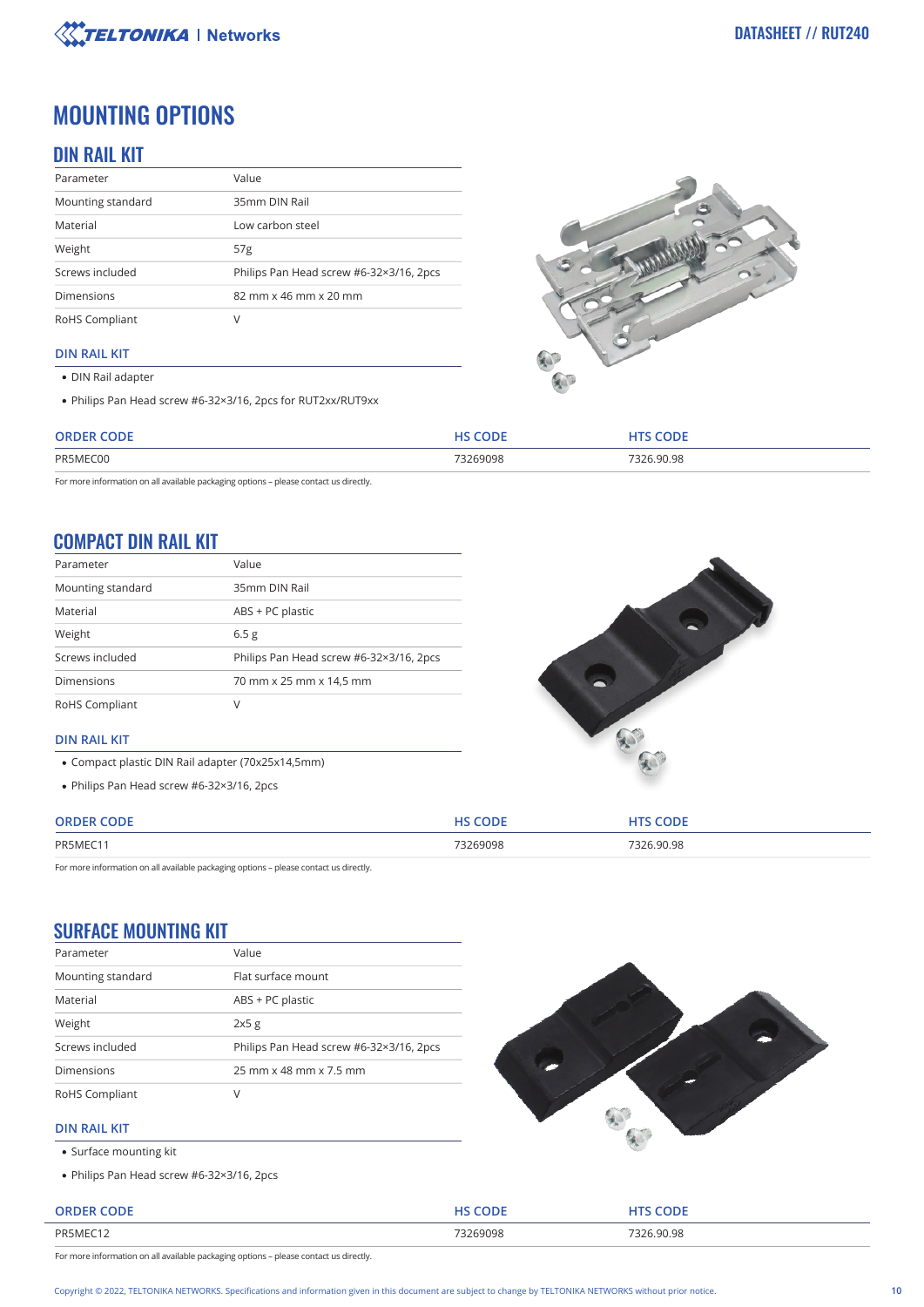

# RUT240 SPATIAL MEASUREMENTS & WEIGHT

### **MAIN MEASUREMENTS**

| $W \times H \times D$ dimensions for RUT240: |                                                                                                                                                  |
|----------------------------------------------|--------------------------------------------------------------------------------------------------------------------------------------------------|
| Device housing*:                             | 83 x 25 x 74                                                                                                                                     |
| Box:                                         | $173 \times 71 \times 148$                                                                                                                       |
|                                              | *Housing measurements are presented without antenna connectors and screws; for measurements of other device elements look to the sections below. |

#### **TOP VIEW**

The figure below depicts the measurements of RUT240 and its components as seen from the top:



# **RIGHT VIEW**

The figure below depicts the measurements of RUT240 and its components as seen from the right side:

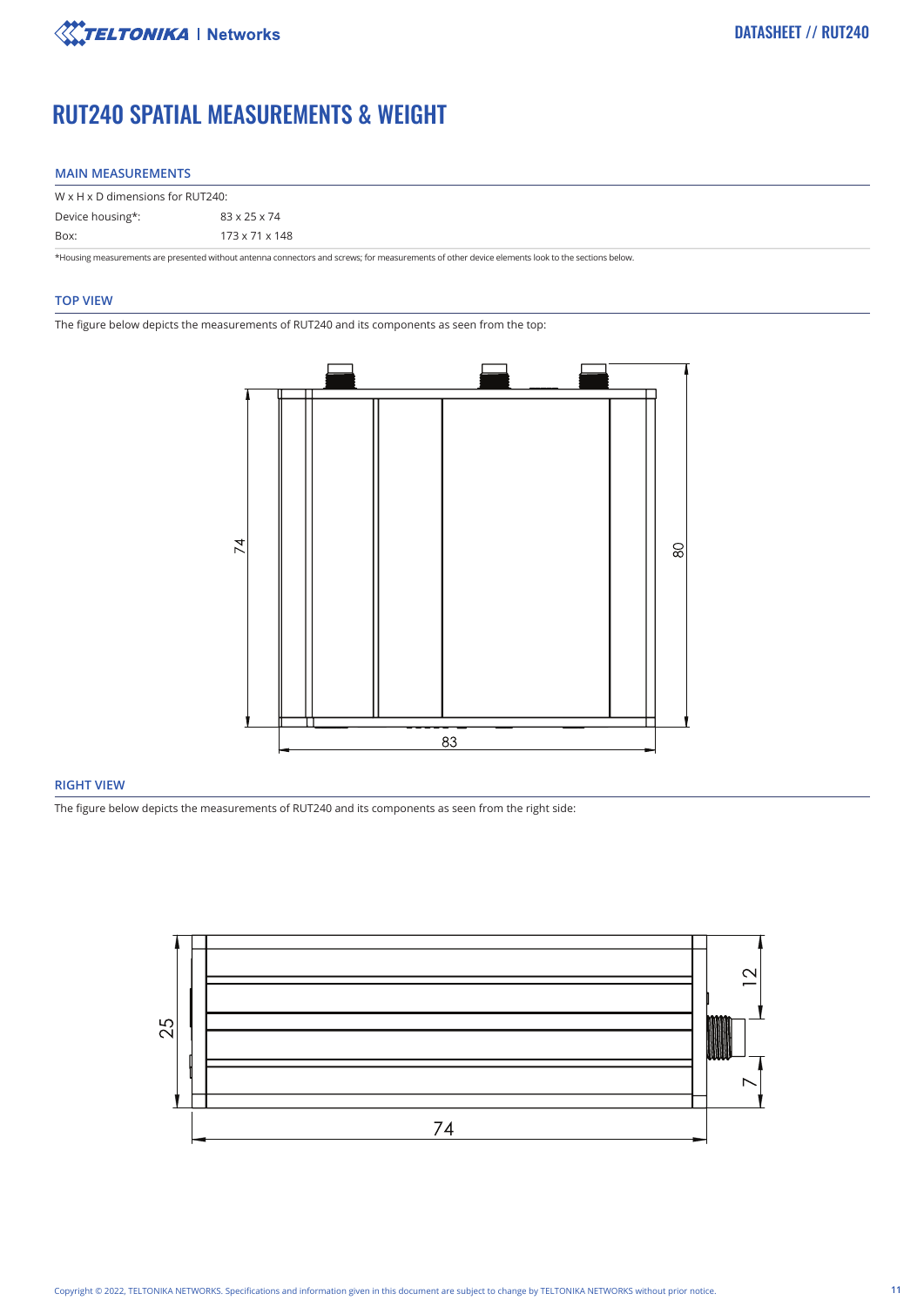

### **FRONT VIEW**

The figure below depicts the measurements of RUT240 and its components as seen from the front panel side:



### **REAR VIEW**

The figure below depicts the measurements of RUT240 and its components as seen from the back panel side:

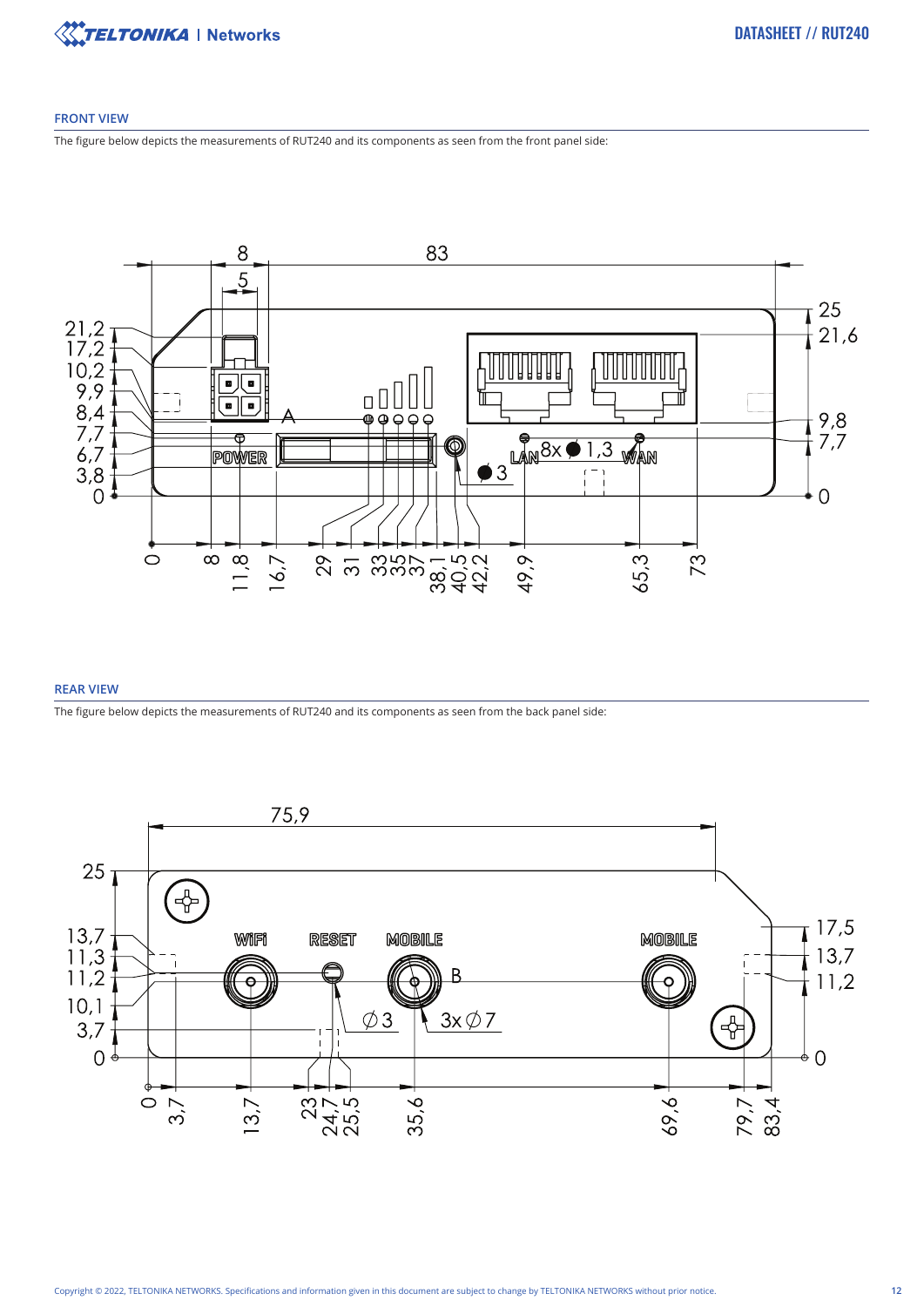

# **MOUNTING SPACE REQUIREMENTS**

The figure below depicts an approximation of the device's dimensions when cables and antennas are attached: